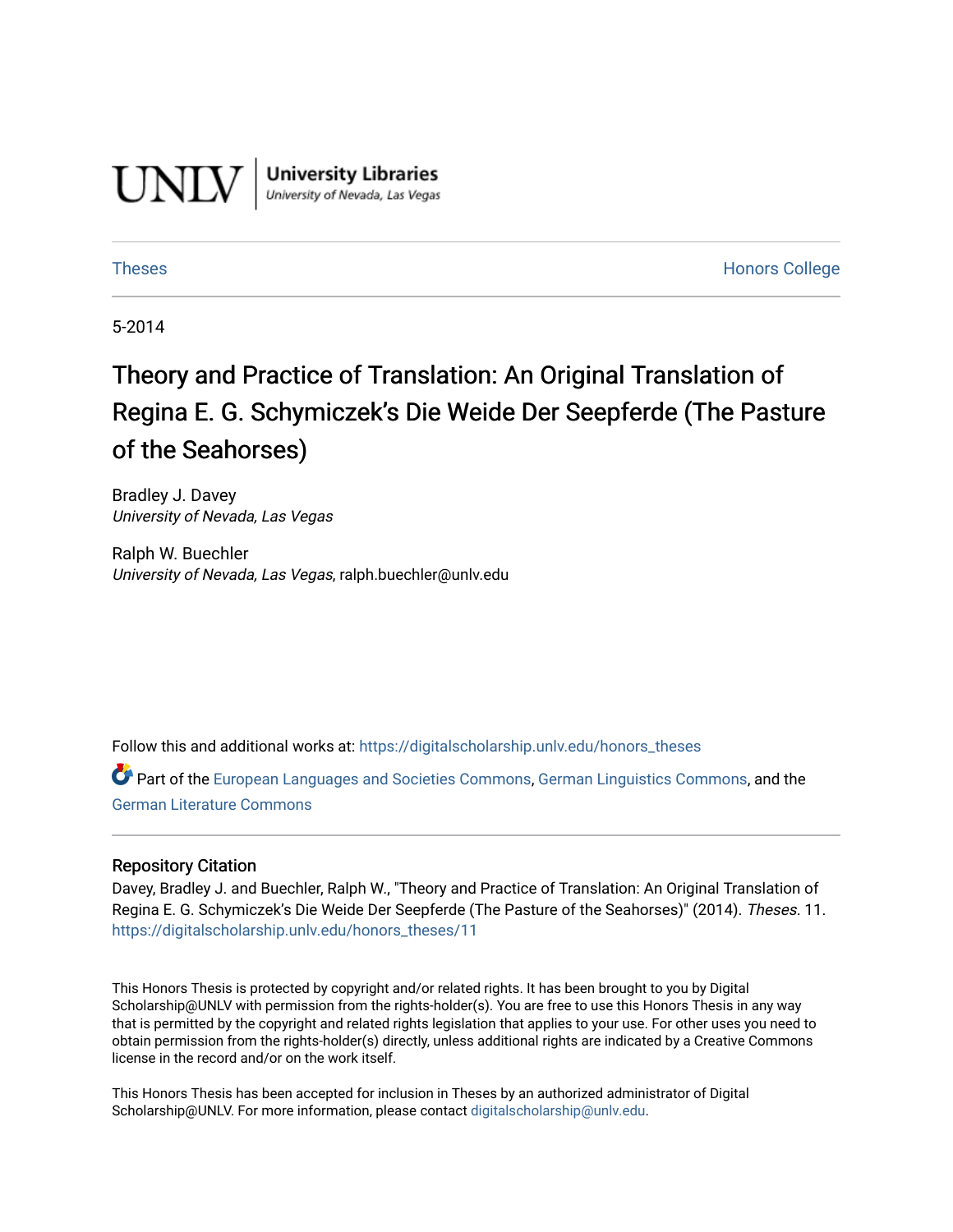# THEORY AND PRACTICE OF TRANSLATION: AN ORIGINAL TRANSLATION OF REGINA E. G. SCHYMICZEK'S *DIE WEIDE DER SEEPFERDE* (THE PASTURE OF THE SEAHORSES)

By

Bradley J. Davey

Honors Thesis submitted in partial fulfillment for the designation of Department Honors Department of World Languages and Cultures Dr. Ralph Buechler Mary Ashcraft, Dr. Andrew Hanson World Languages and Cultures University of Nevada, Las Vegas May, 2014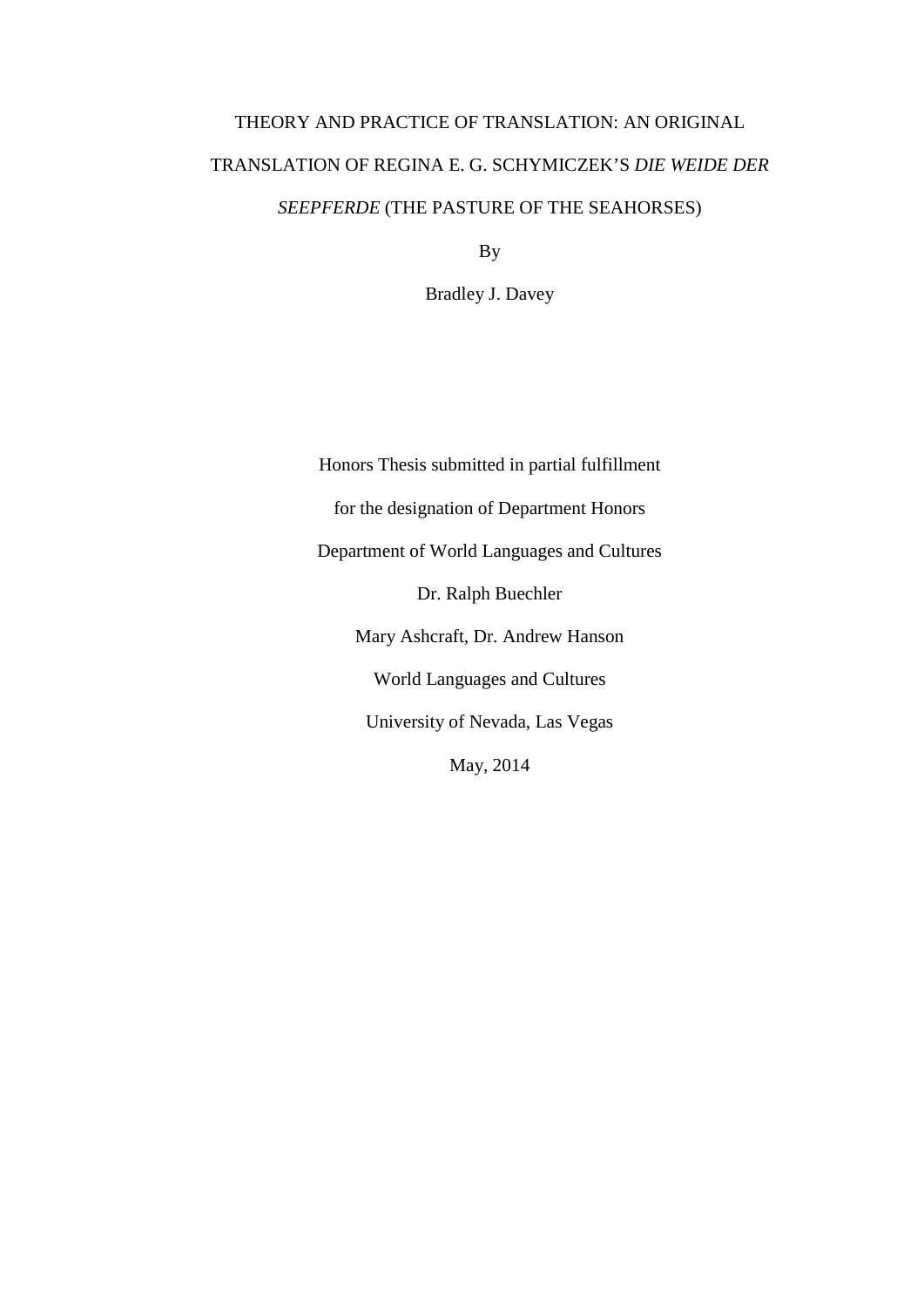**Abstract:** This study outlines the original translation of the recently published *Die Weide der Seepferde* (2013) from Regina E. G. Schymizcek. We employ known translation techniques by following Hervey's (2006) suggested gradients of degrees of translation and cultural transposition. While translating the work we discovered a unique aspect of German-English translation which we believe fundamentally adds to knowledge of translation theory.

**Introduction:** Translation is today an important method which facilitates the transferring of knowledge between languages and cultures. In particular, an original translation such as this one proposed, wherein the translator has no information from other translated versions as a precedent, is exceptionally important and challenging. This text, which is new to the English language, provides not only a unique task for the translator but a potentially interesting product for the reader.

The translation process can be broken down into two types of activity: understanding a Source Text (ST) and formulating a Target Text (TT). Translation requires not only the ability to work within both the Source Language (SL) and the Target Language (TL), but also freely between them. Furthermore, an understanding of the cultural intricacies and idiomatic expressions of both the SL and TL is fundamental to a successful translation. The process begins with the translator reading the ST, which is similar to a literature review, and determining its salient features (i.e., genre, syntax and meaning), intended audience, and cultural nuances. Then the translator must decide how these aspects should be incorporated into the TT. Finally, they must decide how to translate the work within the scope of two important gradients (Hervey, 2006):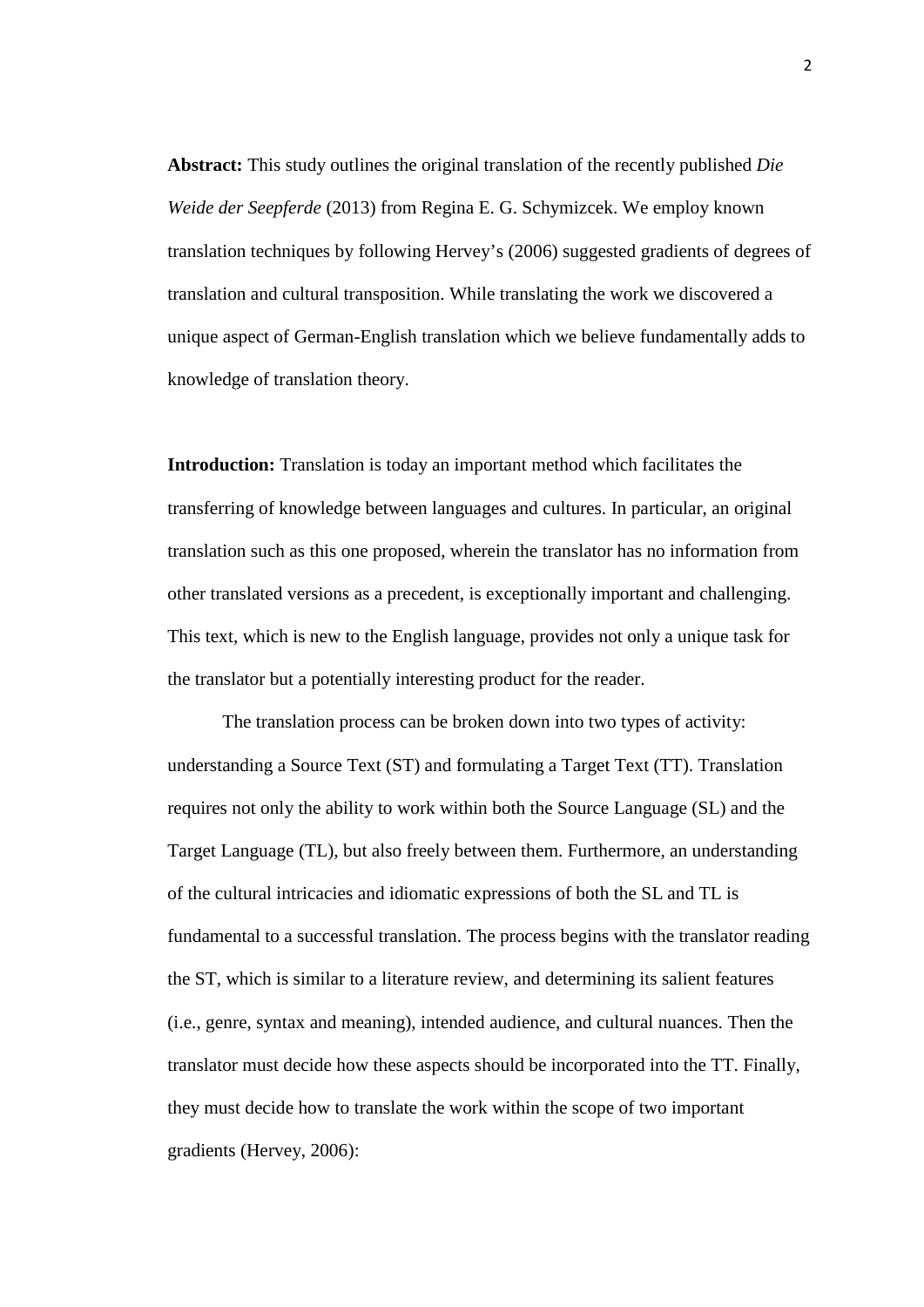



**Fig. 1.** This graph shows the possible implementations of a translation on the syntactical and lexical level. From the left to the right is an increasingly free style of translation.

A literal translation is also known as a word-for-word or formal-equivalence translation, which ignores grammatical nuances between the SL and TL. A free translation is known as an adaptation, and they often take the form of exegetic or gist works. They commonly bear little resemblance to the ST and SL. Although it is generally agreed that a translation between balanced and idiomizing is the "best" because of the cultural equivalences (idiomizing) between the ST and TT and the adherence to the textual qualities of the ST (balanced), there is, in reality, no such thing as a best translation (Hervey 2006). Rather, each work is intended for a particular audience, based on the goals of the translator and the appropriate amount of translation loss: the cultural meaning of an utterance is easily lost in translation and the translator has to determine when this is appropriate or how to reduce it via compensation. This is why there are over one dozen translations of Homer's *Iliad*, each with their own bias and emphasis on academic and historical knowledge.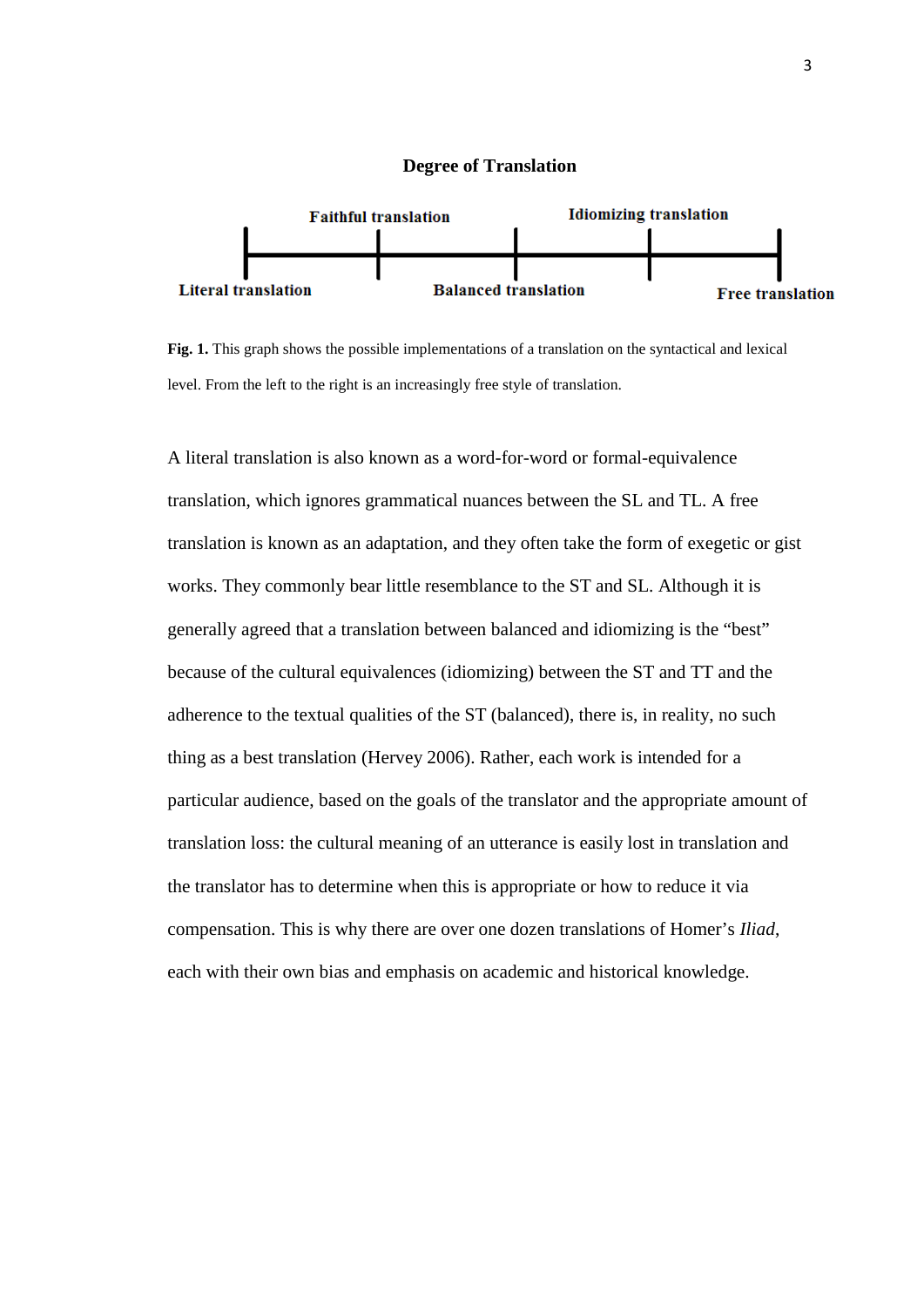| Source-culture bias - |        |                              | - Target-culture bias                 |                 |
|-----------------------|--------|------------------------------|---------------------------------------|-----------------|
| <b>Exoticism</b>      | Calque | <b>Cultural</b><br>borrowing | Communicative Cultural<br>translation | transplantation |

### **Cultural Transposition**

**Fig. 2.** This graph illustrates the ways in which culture can be translated. From the left to the right is an increasingly free style of translation.

These terms are somewhat more abstract than those belonging to degrees of translation. To begin, exoticism describes a source-culture bias, and is independent of the language and text. In practice, this means that the translator chooses to display the foreignness of the text, either through syntactical elements or unidiomatic expressions to signify an important distancing from the ST and the TT. This could a wholesale transplantation of the ST (e.g., *Wie geht's dir?* / How goes it to you?), whereas a calque translation uses TL syntax and words, but with an unidiomatic TL meaning. (e.g., *Gebranntes Kind scheut das Feuer.* / The burnt child shuns the fire; instead of the appropriate translation: once bitten, twice shy.). Cultural borrowing directly uses the ST words (e.g., *Gesundheit* or *Zeitgeist*). A communicative translation attempts to reduce translation loss, convey the most appropriate idiomatic meaning and to maintain a level of synonymy. In this regard, a communicative translation is viewed by most theorists as the best method of cultural transposition, whereas cultural transplantation is an adaptation of the ST with little resemble of it.

There are a few interesting aspects of *Die Weide der Seepferde* that introduce challenges and uniqueness to the translation. First, the plot takes place primarily in the U.S. This introduces a possibility for me to forego certain tendencies in translation, such as using the formal addresses of *Herr* and *Frau*. These are unnecessary because they hold no idiomatic meaning from the German text and would therefore result in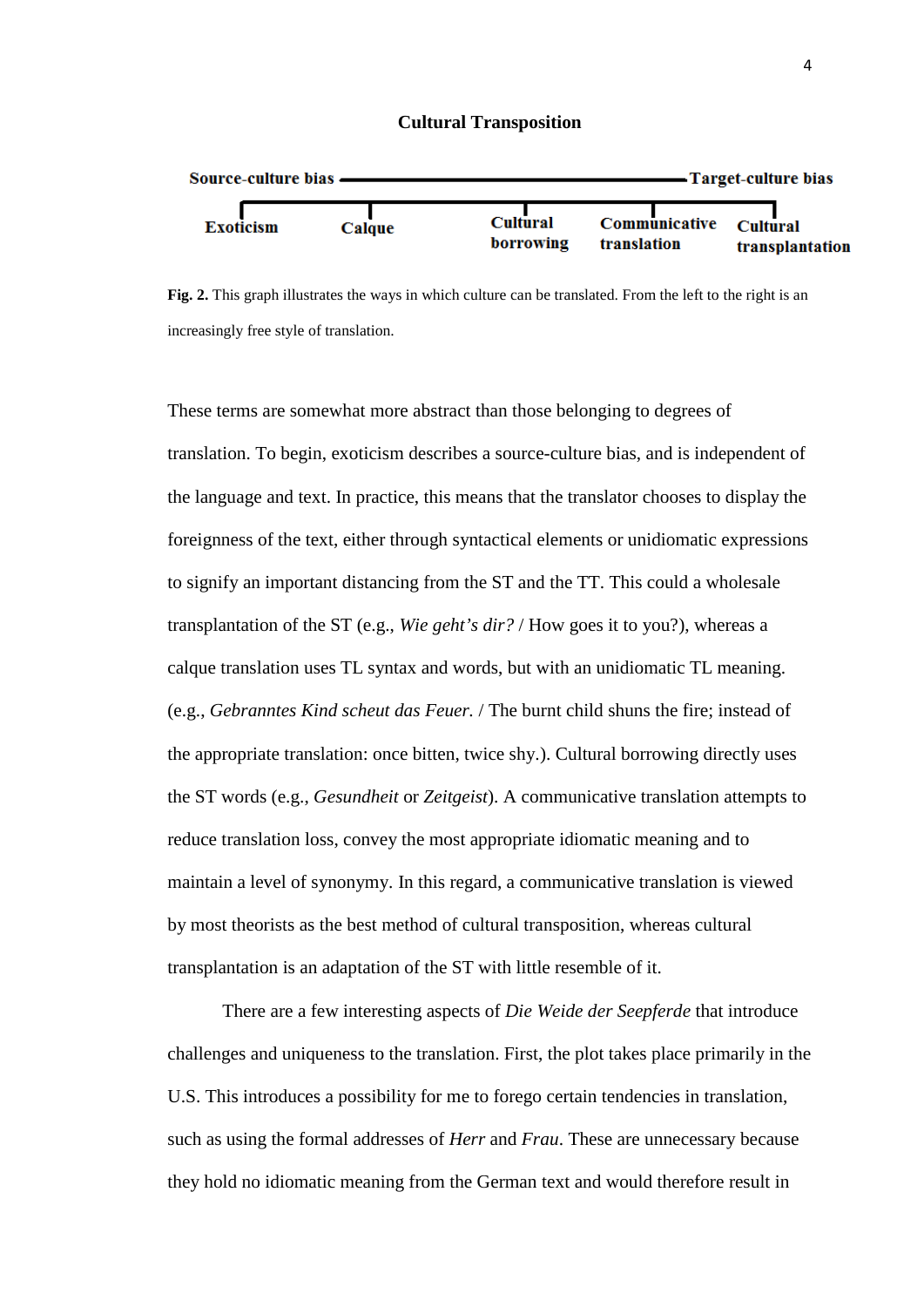little to no translation loss. Second, one of the side characters in the novel often has dialog in Spanish and I intend to keep the dialog in Spanish. This introduces some additional challenges, namely that I do not speak Spanish, but nevertheless have to appropriately translate the surrounding dialog. On the other hand, this is extremely interesting given the prominent role of the Spanish language in the U.S. Third, the plot involves a Roman "Atlantis-like" location, which requires certain knowledge of antiquity, whether due to certain words, clothing styles, behaviors, etc. Lastly, the linguistic register of the dialog changes often because the main characters, for a significant amount of time, switch prominence in the novel. Regardless of these challenges, my goal, in line with that of theorists such as Goethe and Walther Benjamin, is to produce a work that is completely capable of standing on its own, without the reader realizing that it is a translation.

The purpose of this study is to produce an original English version of a contemporary German novel, Regina E. G. Schymiczek's *Die Weide der Seepferde* (Working title: *The Pasture of the Seahorses*).

**Methods:** This project was begun first by reading *Die Weide der Seepferde* and determining its salient features and cultural nuances. From this, it was determined that the intended audience is young adults and teenagers and that the appropriate translation would be a point between a balanced and idiomizing translation. This means that translation loss was reduced when necessary and idioms were appropriately translated so that the cultural meanings kept their equivalence in English. The Spanish dialog remains untranslated, the German addresses of *Herr* and *Frau* have been omitted and the English register remains at an idiomatic point. Overall, we believe we translated the voice appropriately and kept the intention of the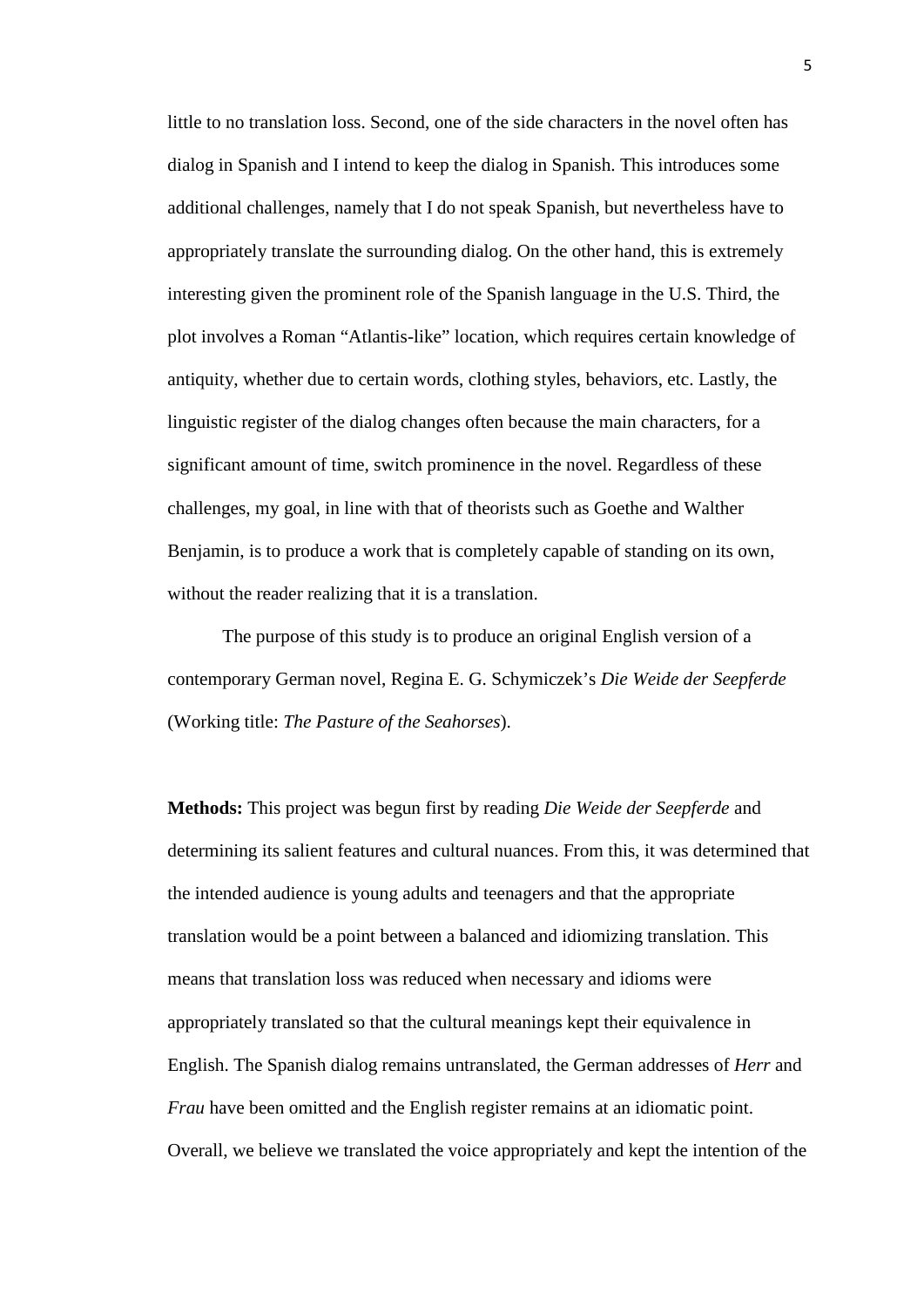author, which was determined through weekly meetings and careful discussion of all translated parts.

**Results:** The primary result of this project is the translation, what here is called the practice of this study. However, it was also simultaneously necessary to document the theoretical underpinnings and new knowledge that was produced outside of the physical result, what here is called the theory of this study. Therefore, the results section of this study is twofold: The physical *The Pasture of the Seahorses* and the theoretical knowledge that was initially discussed in the introduction. To recount them, they are the theoretical keystones of translation and include: degrees of translation (fig. 1), cultural transposition (fig. 2), translation loss and compensation. In addition, an unpredicted phenomenon was explored, which is the relationship of English colloquialisms, proper English grammar and their German counterparts.

To begin, the work was translated using the degrees of translation outlined by Hervey in *Thinking German Translation: A Course in Translation Method, German to English* (see fig. 1). The goal of producing a translation between balanced and idiomizing was accomplished. Beginning from the left of the gradient, there were not any instances of a literal translation, but numerous faithful translations. For example, on page 3: "Nach Grannys Tod habe ich tatsächlich eine Schatzkarte gefunden, nämlich diese hier." The translation: "After granny's death, I actually found a treasure map, namely this one here." This translation is not literal because the syntax does not signify to the reader that it is foreign. The words, however, do, when considering that they are spoken by a young teenage girl. Specifically, Rebecca's use of *nämlich* in the German version and then "namely" in the English translation. This adverb has a high register in English and is a word that most young teenagers would not use. However,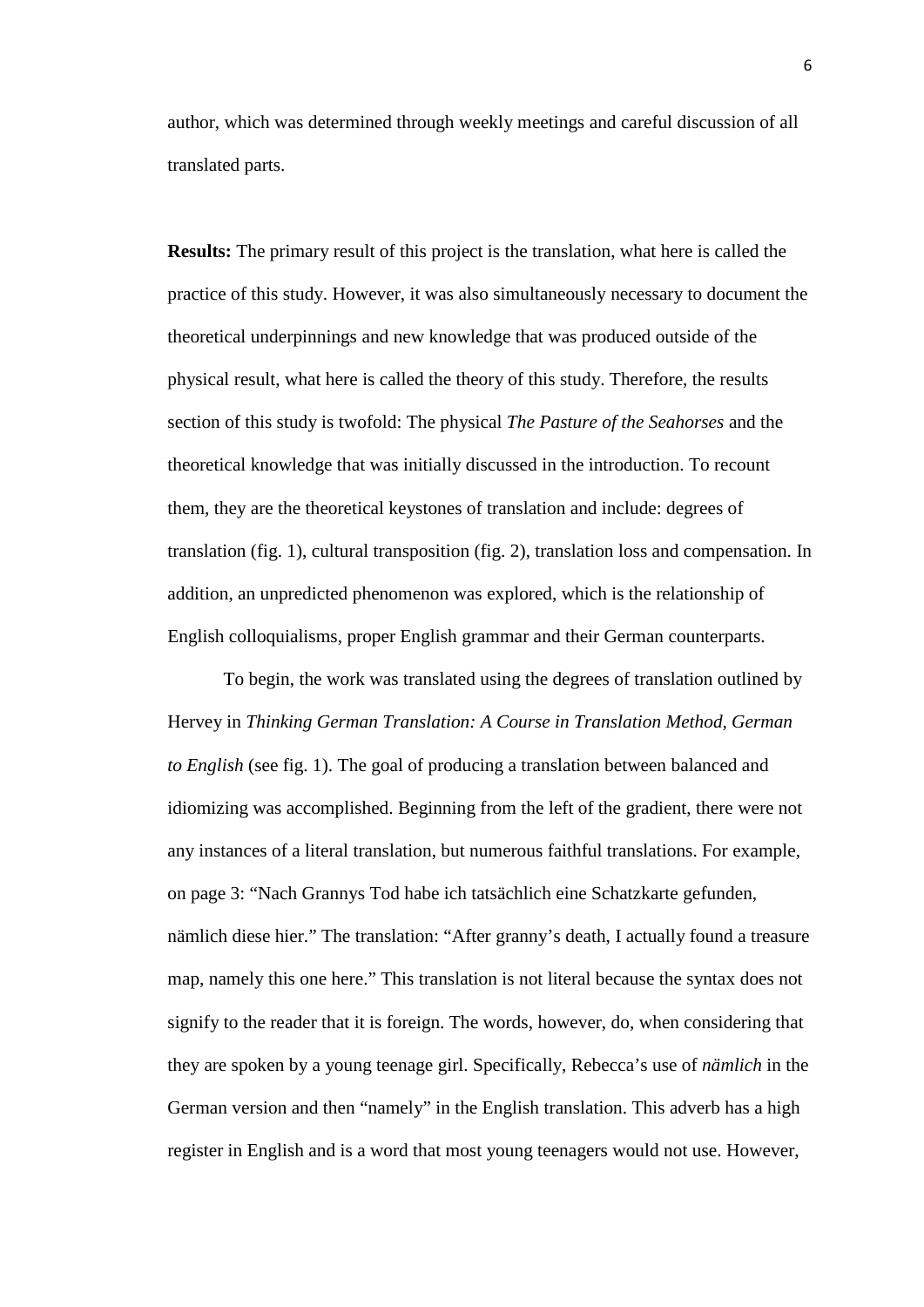given Rebecca's prominent family and her well-to-do upbringing, it is easy to understand why she would know and use such a high-register word. Therefore the faithful translation makes sense here whereas it would not, for example, if Tony had uttered the word *nämlich* because his lower-class upbringing and foreign heritage would signify to the audience that he should use a different register.

There are many instances of a balanced translation, which is a point between the ST and TT where both the SL and TL are emphasized. On page page 22: "Der Körper des Tieres endete in einer Art Delphinleib und statt der Hinterbeine hatte es eine große, quer stehende Schanwzflosse!" which is translated as, "The animal's body ended in a type of dolphin trunk and instead of hind legs it had a large, horizontal tail fin." The translation is almost word for word the same, with the syntax being the only difference.

An example of an idiomizing translation which is by far the most commonly used translation in this work is on page 21: "Das Pferd konnte sie jetzt deutlich sehen." The chosen translation: "The horse was now clearly visible." A balanced translation would be, "She could now clearly see the horse," but was avoided because of repetitive use of the feminine pronoun "she" in the previous paragraph. Aligned with translation theory, we chose an idiomatic approach because German literature is characterized by a heavy use of the passive tense which is currently not the literary norm in English. Furthermore, German syntax is much more flexible than its English counterpart and leaves little room for a balanced translation. Simply, German sentence structure is often so untranslatable that one has to rewrite a sentence to make it readable in the English version. Using the above example, a literal translation would be, "The horse could she now clearly see." This is clearly unidiomatic and leaves little room for the translator to work with the original syntax. If the syntax is grossly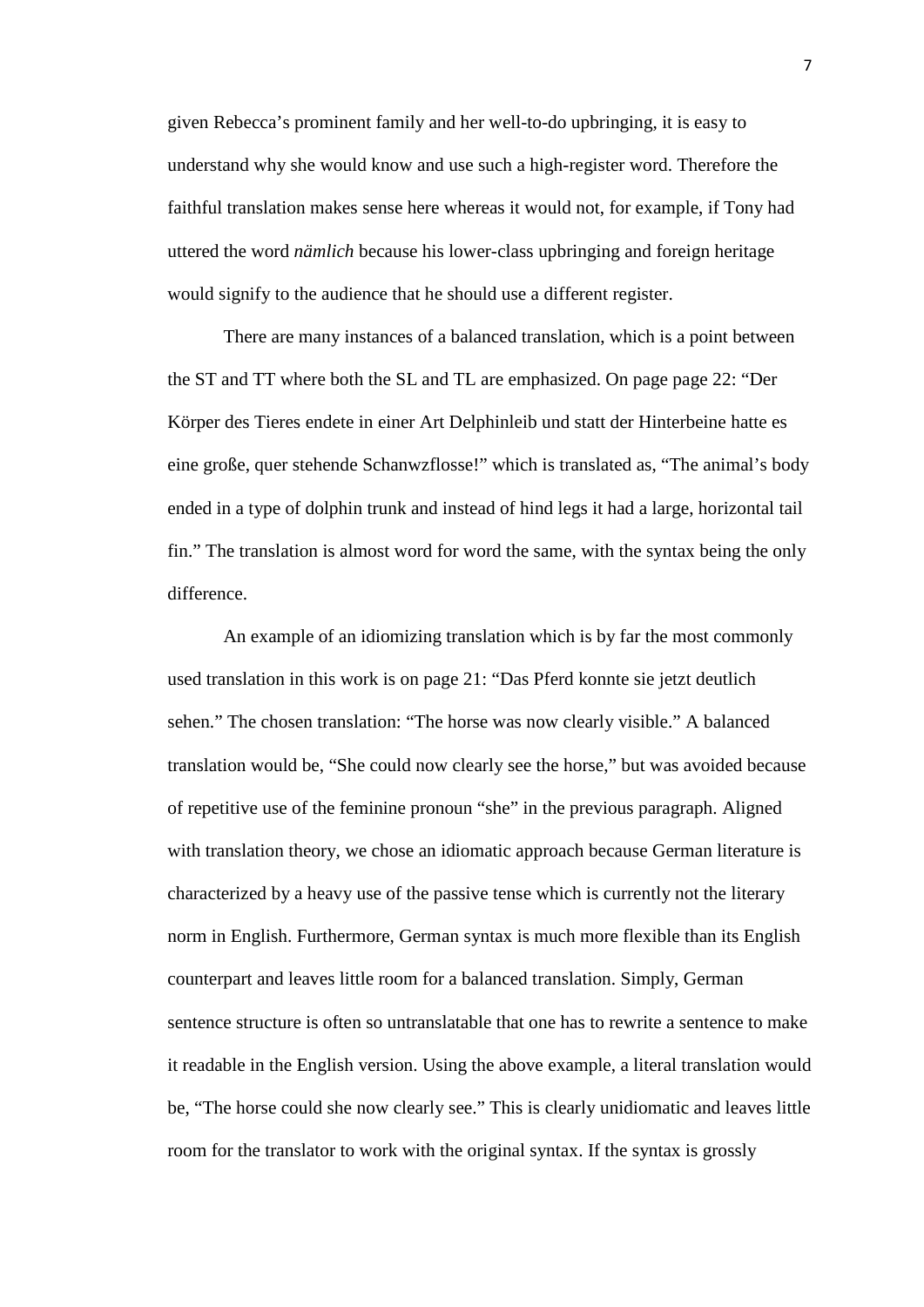different as in this case, we believed it best to also translate the individual parts of speech (i.e., subject, object, etc.) differently as well because the difference in syntax often leads to a difference in meaning. Using the same example, it is clear from an understanding of German literature that the position of the object, in this example "das Pferd", in the first position in the sentence signifies to the audience that the focus should be on the receiver of the verb(s) "could see", rather than the subject, or actor of the verb, "she". Thus, if we had translated this sentence as balanced, again, "She could now clearly see the horse," then we would have shifted the focus from the object, "the horse" to the actor, "she", which is not what the author had intended. This methodology was continued throughout the entire translation.

Progressing to the far right of the gradient, an example of a free translation is on page 2. "Sie starrte ihn mit ihren großen, wasserblauen Augen unverwandt an." The chosen translation: "She had an unwavering stare and her large eyes were as blue as the ocean water outside his office." A balanced or faithful translation would be, "She starred unwaveringly at him with her large water blue eyes." Although rare, we chose a free translation when either a word is not directly translatable, "wasserblau" in this case, or when the translation would be too lengthy as in other examples in the novel. We were careful to avoid free translations when possible.

The second aspect is regarding cultural transposition (see fig. 2). Although it was originally determined that very little cultural nuances existed in the book, this was later found to be false. An example is from page 60 where Dr. Schymizcek writes, "Tony schnippte mit den Fingern gegen den inzwischen leeren Donut-Karton, den er samt zwei XXL-Lattes zum Frühstück mitgebracht hatte…" which was translated as, "Tony flicked his fingers on a donut box that he had brought along with two large lattes…". The focus on this excerpt is "XXL-Lattes" and "large lattes".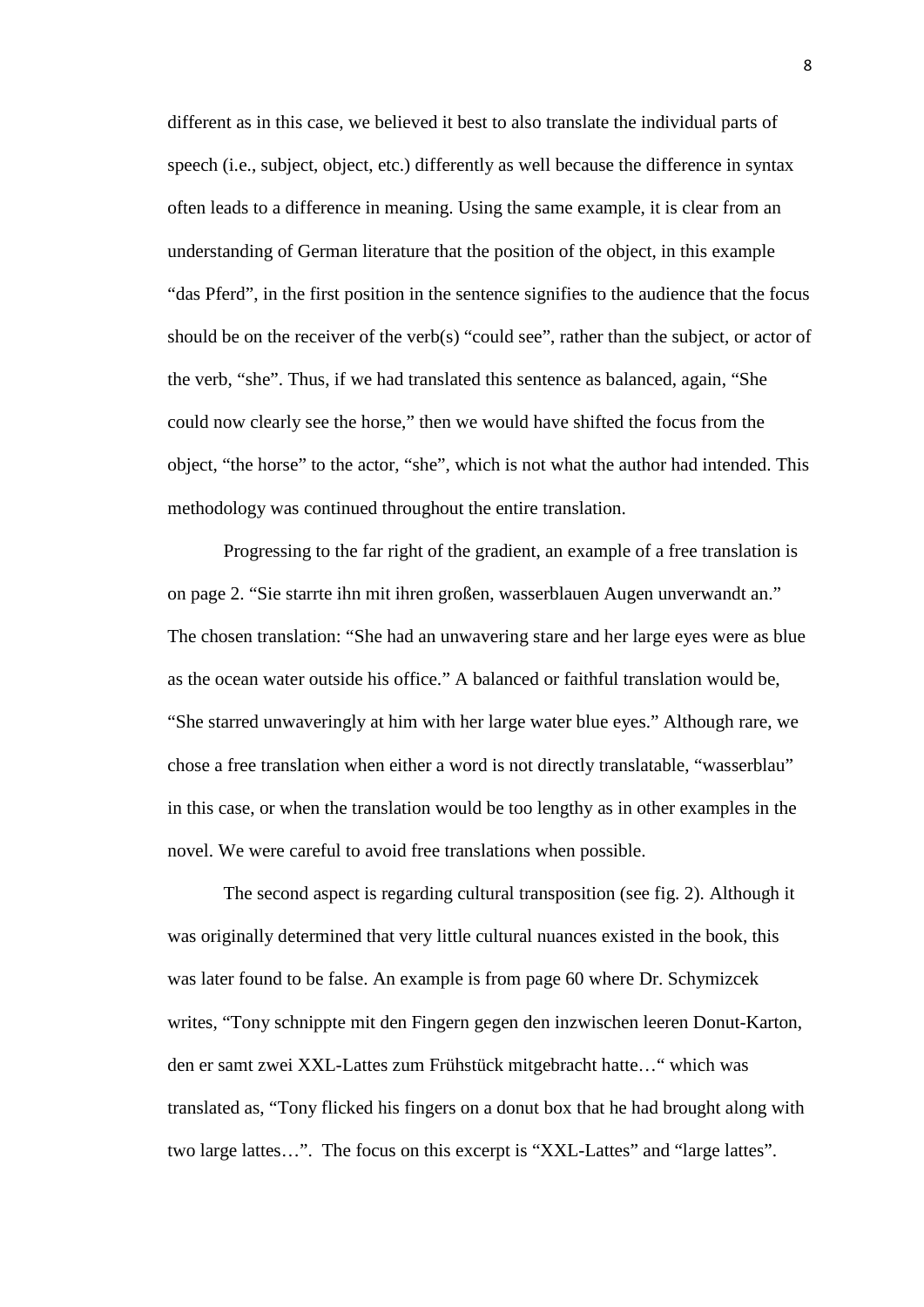There are numerous intentions that the author could have had while writing "XXL-Lattes." For example, is it to signify Jack's exhaustion after having experienced a week of captivity, a subsequent violent escape and then a swim to shore? Simply, did Jack need an "XXL-Latte"? More importantly, is there such a thing as an "XXL-Latte"? Said differently, would an American audience understand this or was it intended for a German audience who is presumably under the assumption that Americans drink extremely large coffees? The latter was decided to be the case and thus the translation "large latte" was chosen.

Although seemingly insignificant, this is an important aspect of translation because it could signal to the reader a foreignness that would be described as "calque" or "exoticism" from earlier. The given translation is characterized as a "communicative translation", which was the main goal of this project. There are numerous other cultural issues with the translation such as Tony's use of the Spanish language and connection to Spanish culture, which is maintained. Further, Jack's relationship with his mother is brought into question. That is to say, how does a German author with her German notions of family depict an American relationship? For example, Jack refers to his mother only by the noun "mother" and not others such as "mom". It was determined that this was somewhat foreign and therefore the German, *Mutter,* is sometimes translated as mom, which would normally be *Mutti* or *Mama*, and not just mother.

Lastly, an issue with translation loss and compensation was discovered during this project that was neither mentioned in the introduction nor in any theory from the literature review. That is, the translation of colloquial words that are grammatically incorrect, but idiomatically sound. The intransitive verb "to lie" and transitive verb "to lay", which are *liegen* and *legen* respectively, are the main cases and examples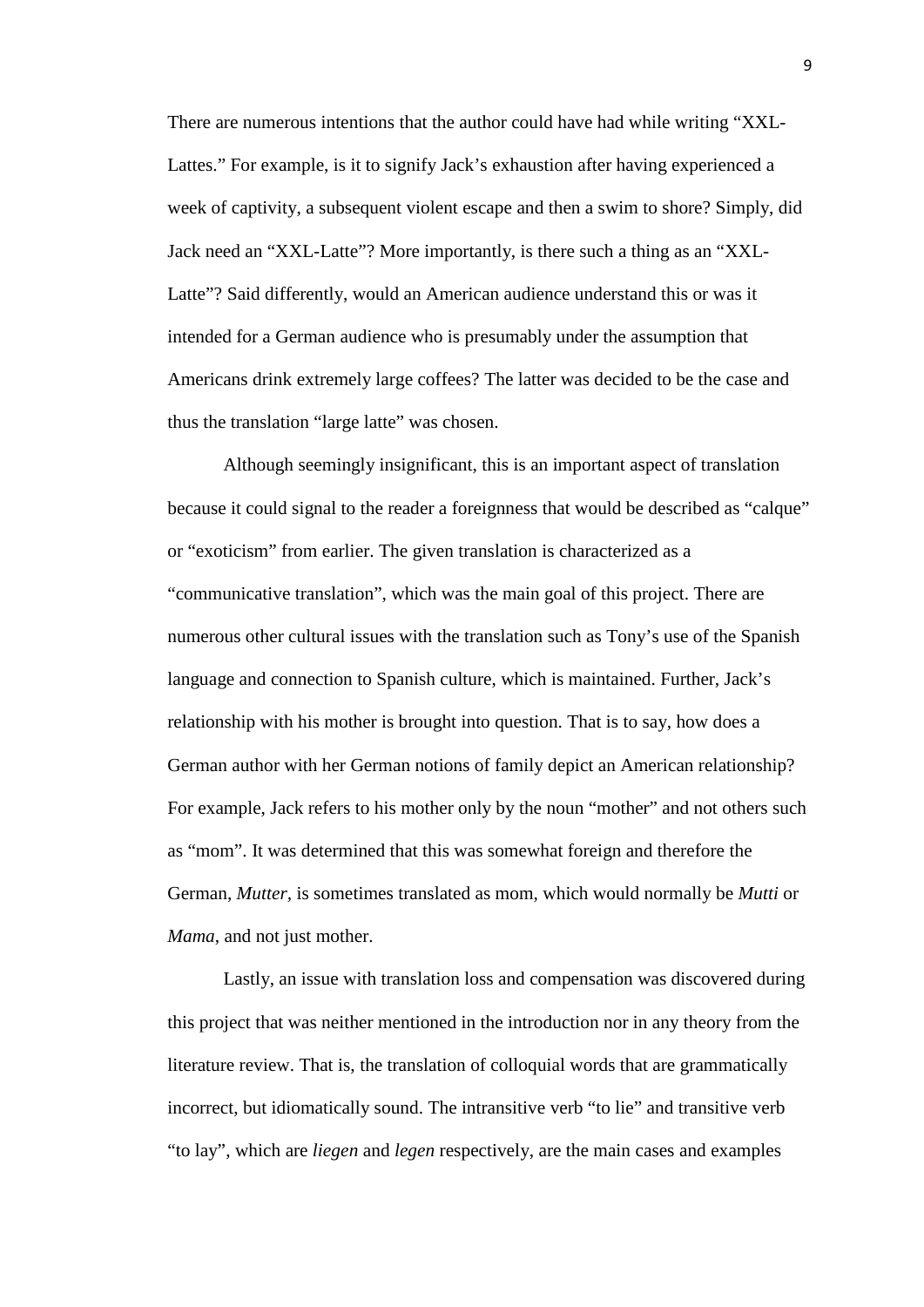from this project. It is idiomatically sound for an English speaker to say "I lied down for four hours today" or "I was laying down when there was a knock at the door" but grammatically correct would be, "I lay down for four hours today" and "I was lying down when there was a knock at the door." The German language is not experiencing this same phenomenon and therefore requires a challenging task from the translator. Does one translate strictly according to grammar or according to readability? More importantly, where does this fall? Is this a question of grammar and syntax and therefore dictated by the degrees of freedom or is this a question of culture and therefore dictated by cultural transposition? Furthermore, this focuses attention onto the translator as having an important role in shaping English literature and therefore the English language.

This is the most troubling aspect of this project because it calls into question the truthfulness of the translation. If the TT intentionally no longer resembles the ST, then this is an issue if the goal is to produce a balanced translation. The translator has three options. One has to consciously choose to deviate from transliteration<sup>[1](#page-10-0)</sup> and grammatical correctness to produce a more idiomatic translation (otherwise known as compensation), or preserve the words of the author and therefore produce a more balanced and faithful translation. The third would be to avoid the issue altogether and use transliteral synonyms such as "to place" or "to put" instead of "to lay". This is still in line with transliteration and is the path that we chose to take with this translation. We found with this method that we were best able to adhere to the intentions of the ST while also producing an idiomatic TT. Therefore, we avoided using grammatically incorrect but idiomatically sound words in favor of

<span id="page-10-0"></span><sup>&</sup>lt;sup>1</sup> Merriam-Webster defines transliteration as "to write words or letters in the characters of another alphabet" but the term is also broadly used to describe the generally agreed upon acceptable translations of any given word.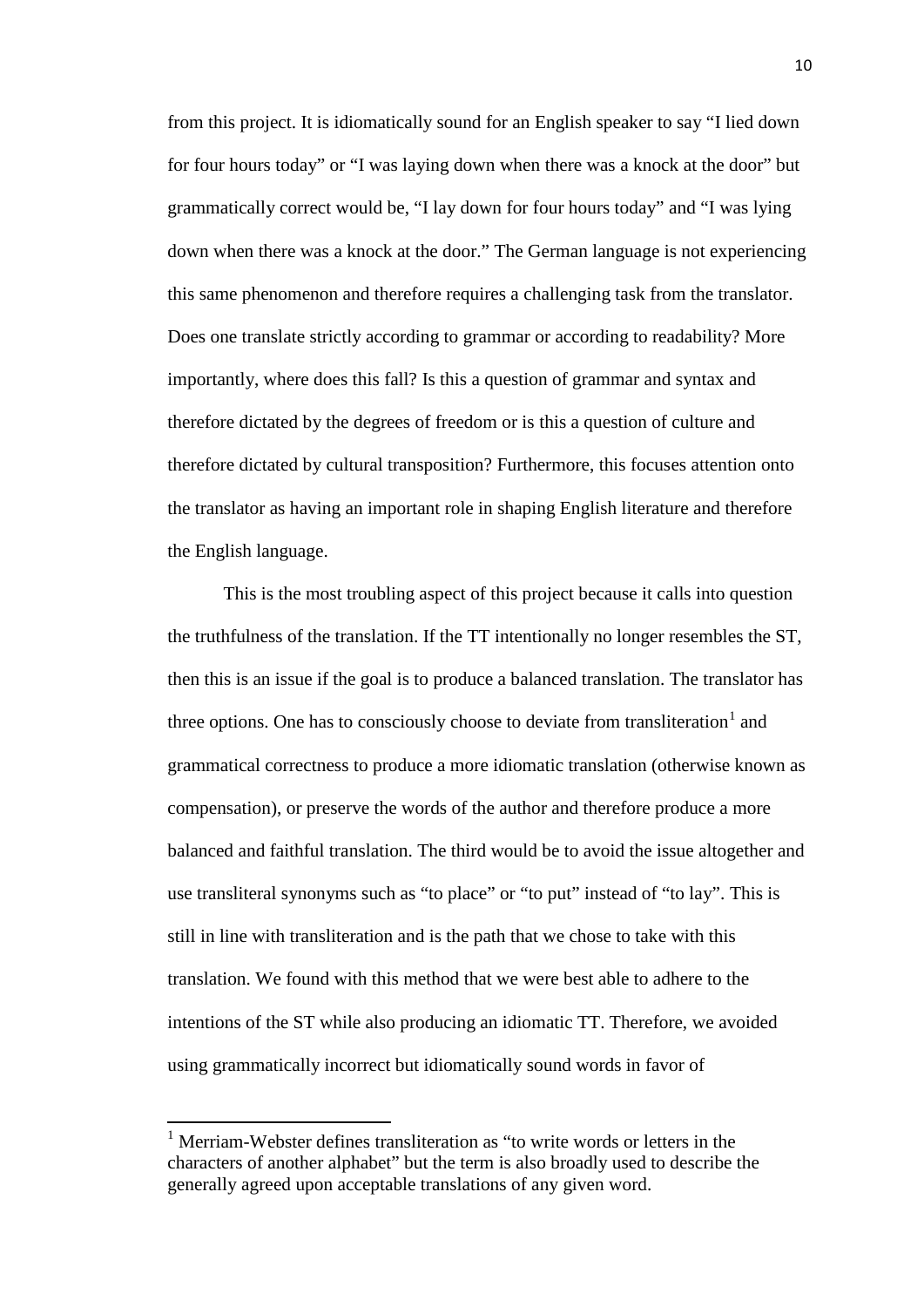grammatically and idiomatically correct words and maintain the tradition of transliteration. This shows that although the translator has an important role in shaping literature, his or her duty is first to the source material. This obligation is reflected in our translation of *Die Weide der Seepferde*.